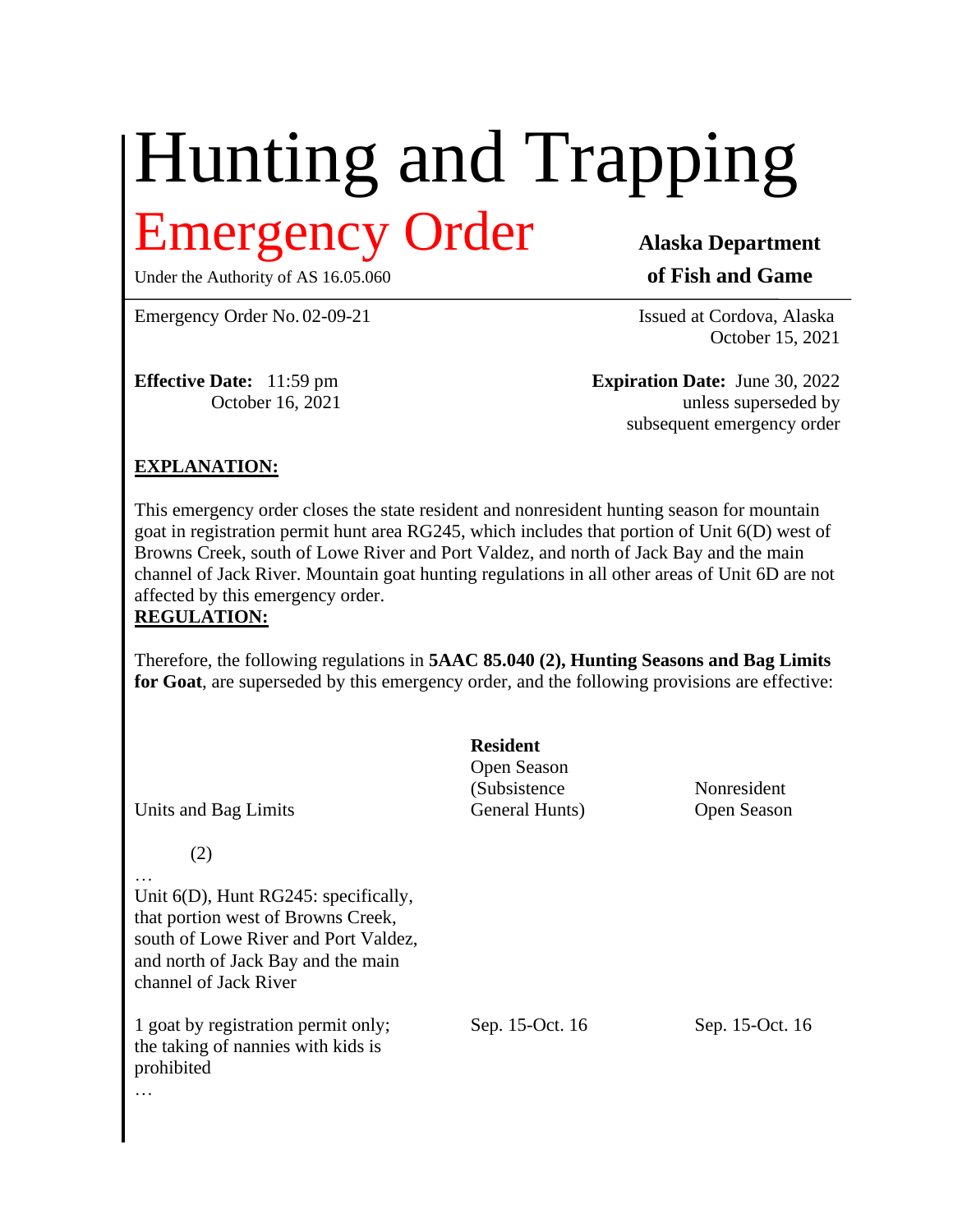All other mountain goat hunting regulations in Unit 6 are not affected by this emergency order.

> Doug Vincent-Lang Commissioner

Claritte West

By delegation to:

Area Wildlife Biologist

## **JUSTIFICATION:**

The most recent aerial survey of the RG245 hunt area resulted in a minimum count of 176 goats. The maximum allowable harvest is 8 goat points. Each billy counts as one goat point, each nanny counts as two goat points, and each unrecovered goat counts as 1.5 goat points. The current harvest is three billies and two nannies for a total of 7 goat points, with additional hunters currently in the field. This closure is necessary to prevent exceeding harvest objectives.

## **DISTRIBUTION:**

This emergency order is distributed to the recipients listed below. Copies are available from Department of Fish and Game offices in Anchorage, Juneau, Cordova and Fairbanks.

- 1. Lieutenant Governor's Office
- 2. Assistant Attorney General (Board of Game Liason)
- 3. Commissioner, Department of Fish and Game
- 4. Division of Wildlife Conservation **Director** Deputy Director Assistant Director Regional Supervisors Region II Area Biologists Regulatory Coordinator, Information Management 5. Division of Boards
- **Director** Board of Game
- 6. Division of Subsistence, Anchorage Regional Supervisor
- 7. Public Communications, ADF&G, Juneau, Anchorage
- 8. Department of Public Safety, Fish & Wildlife Protection **Director** B Detachment Commander, Palmer Field Offices: Cordova, Valdez, Yakutat
- 9. U.S. Fish & Wildlife Service, Regional Director, Anchorage
- 10. U.S. Forest Service